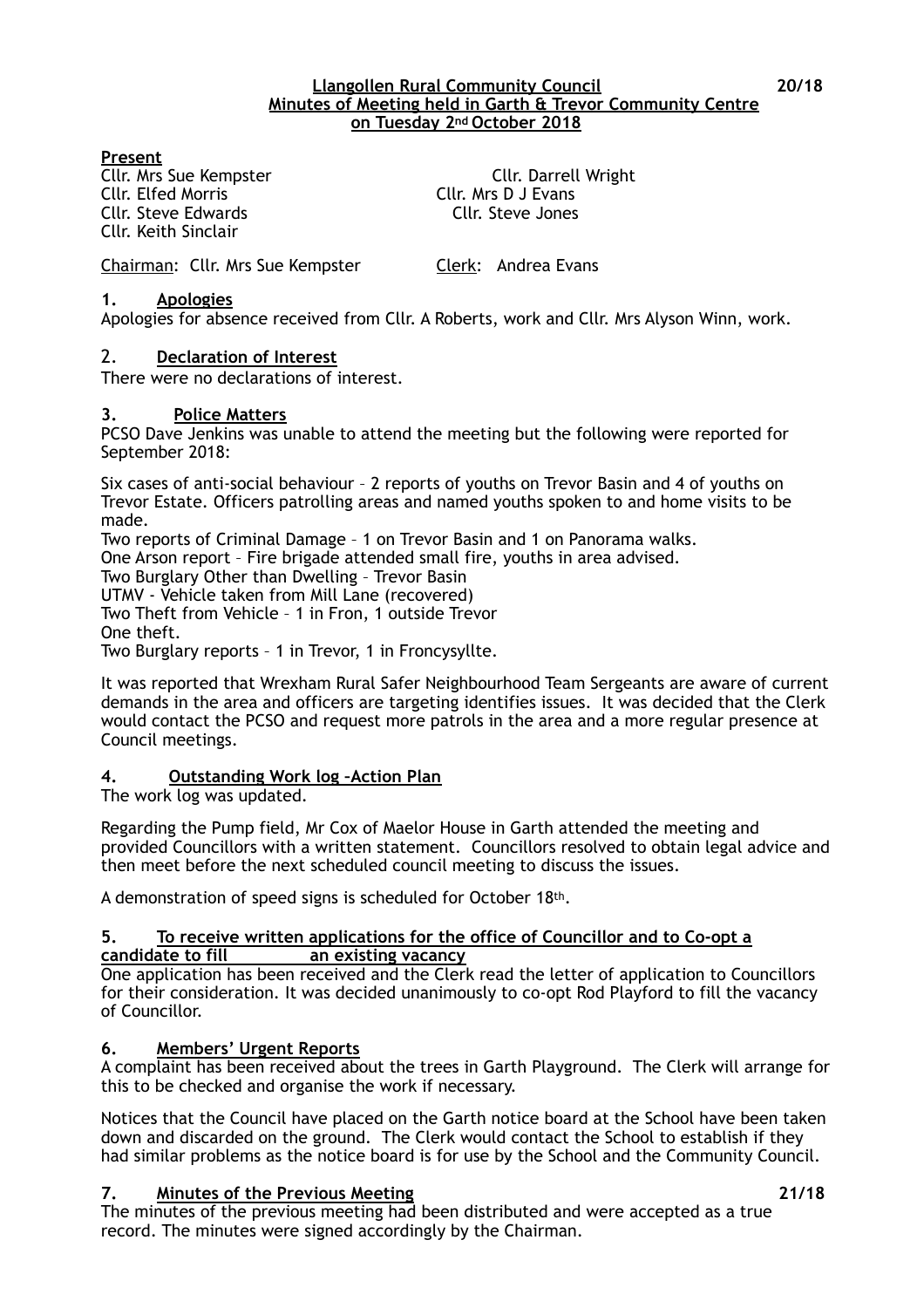## **8. Matters Arising from the Minutes**

Nothing to report.

## **9. Planning**

Demolition and removal of existing reservoir roof structure and buildings, installation of two new reservoir tanks, valve house, new site access, closure of existing access, retaining structures, embankments, fencing and landscaping

## **Sugn Y Pwll Service Reservoir Tower Hill Garth Wrexham P/2018/0481 GRANTED**

Two-storey extension to dwelling **Dee View Methodist Hill Froncysyllte Wrexham P/2018/0538 GRANTED** 

Erection of garden room **Alexandria Blackwood Road Garth Trevor Wrexham P/2018/0598 GRANTED**

## **10. Correspondence**

## **Welsh Government**

Enabling Natural Resources and Well-Being in Wales 2019-2023 – call for Grant Proposals Assets and Services Toolkit – available on line Un-adopted roads in Wales - Consultation

## **Wrexham CBC**

Silhouettes from RBL Invitation to Mayor's Charity Dinner Dance – 19th October 2018 Agenda for Wrexham Town and Community Council Forum – 20th September 2018 Information on International Older People's Day – 1st October 2018

## **One Voice Wales**

Training course - Use of IT, Website & Social Media, Llangefni, 9th October 2018 Training course –Information Management (inc. GDPR), Gresford, 11th October 2018 Public Meeting Stop the Pylons the Next Step

**Ken Skates**  E-newsletter 28th September 2018

**Playdale News**  September 2018

**Play Wales**  Launch of new website – Playful Childhoods

## **Planning Aid Wales**

Introduction to Planning Enforcement Course, Blaenau Gwent, 17th October 2018

**North & Mid Wales Trunk Road Agent**  Proposed 40mph restriction, A5 Froncysyllte – Council comments before statutory consultation process

**Home-Start County Borough of Wrexham**  Invitation to Annual General meeting 12th October 2018

**Glasdon Brochure**  Bins and Seating

# **22/18**

The correspondence was made available for perusal by Councillors, and copies had been emailed.

## **11. Footpaths & Roadways**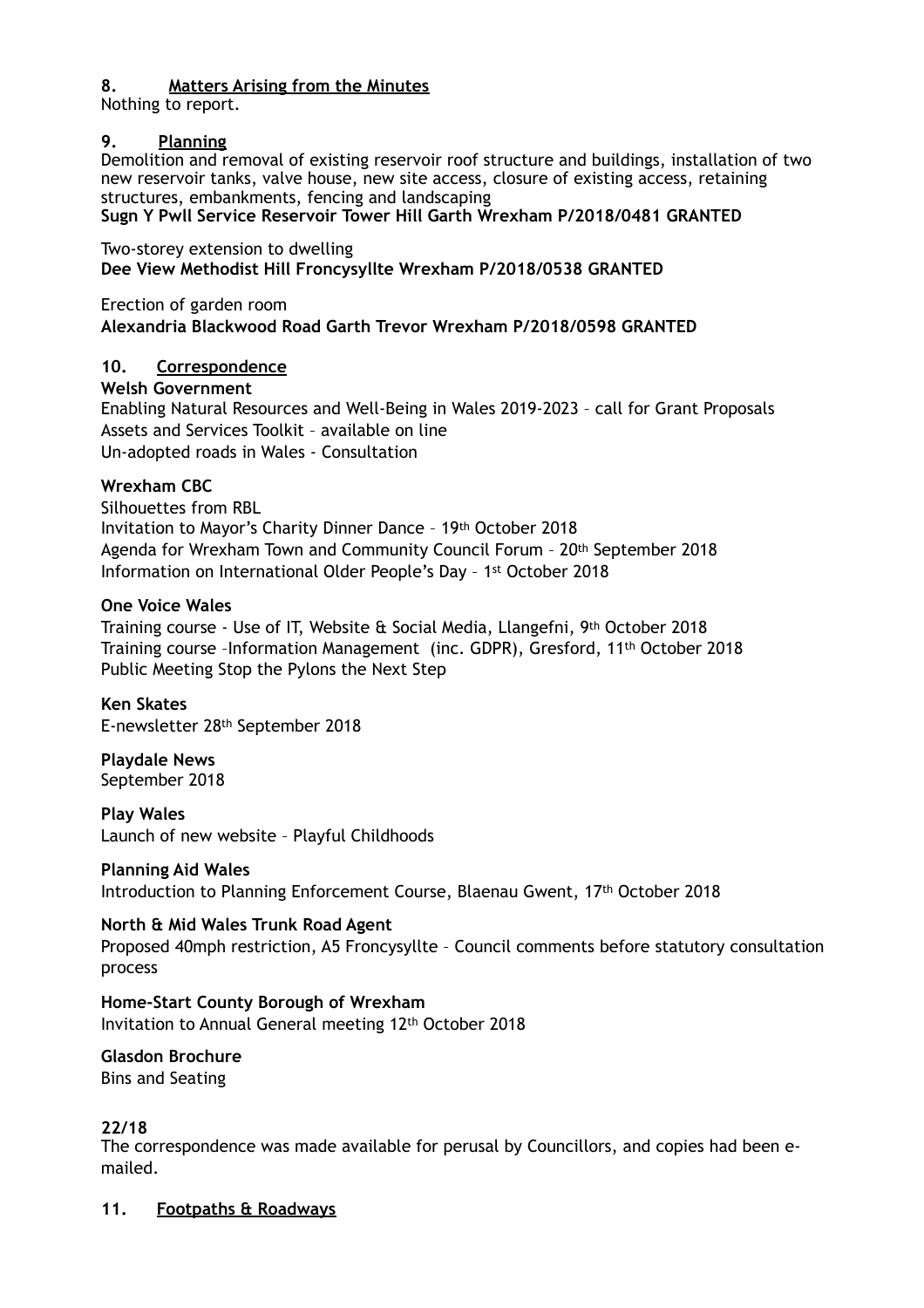A request has been received from The North & Mid-Wales Trunk Road Agency for comments regarding the proposed speed restriction on the A5 prior to public consultation. Following discussion it was decided that the Clerk would reply stating that the Community Council support the introduction of a speed 'buffer zone'.

### **12. Projects 2018/2019**

Nothing to report.

## **13. Community Agent**

A 'Memory Lane, Tea and Cakes' event will be held in Garth & Trevor Community Centre on Monday  $8<sup>th</sup>$  October, and the Community Agent is hosting the monthly Agents meeting at the Community Centre on 15th October.

The Community Agent has continued to work on referrals, and on organising art project sessions.

## **14. Meetings / Training**

Nothing to report.

## **15. Noddfa**

It was decided that the Clerk would write to anyone who had previously reserved a burial plot to remind them of the Council Rules and Regulations for Noddfa, adopted in June 2016, that raised kerbs are not now allowed to be used in the cemetery.

Cllr Morris would contact the relevant grave owner regarding a loose headstone.

### **16. Playgrounds**

Peter Green has completed the work at Woodlands Grove play area and is continuing to work through the list of required work that has been identified in the playgrounds. Regarding the use of weed-killer, it was decided that its use is acceptable in moderation, so long as the product used is a reputable, recognised brand, not a banned one, is safe if the instructions are followed, and there is compliance with the usage instructions and safety guidelines. The area to be treated should be clear of people when being treated and for the required time afterwards.

The Chairman read out the information received from WCBC about inspection intervals and it was decided to also obtain information from Play Wales before reviewing the frequency of inspections.

A new seesaw spring has been installed in Garth playground. The Clerk has reported the cracked surface around the slide in Garth to HAGS and also asked for the return on the zipwire to be checked.

## **17. Newsletter**

The winter newsletter would be distributed during the first week in November.

### **18. Bus Service**

Regarding the updating of bus timetables at bus-stops, the clerk is waiting for information to establish if it is viable for the Community Council to do this.

### **19. Finance**

**23/18**

Financial statements were presented as at the end September 2018 including: receipts for 2018/19; bank reconciliation; and budget monitoring against precept and receipts.

The following payments were authorised:

| <i>LJI</i> IV   |        |         |  |
|-----------------|--------|---------|--|
| <b>P</b> Ankers | 102099 | £300.00 |  |
| P Green         | 102100 | £520.00 |  |
| Rhys Jones      | 102101 | £214.01 |  |